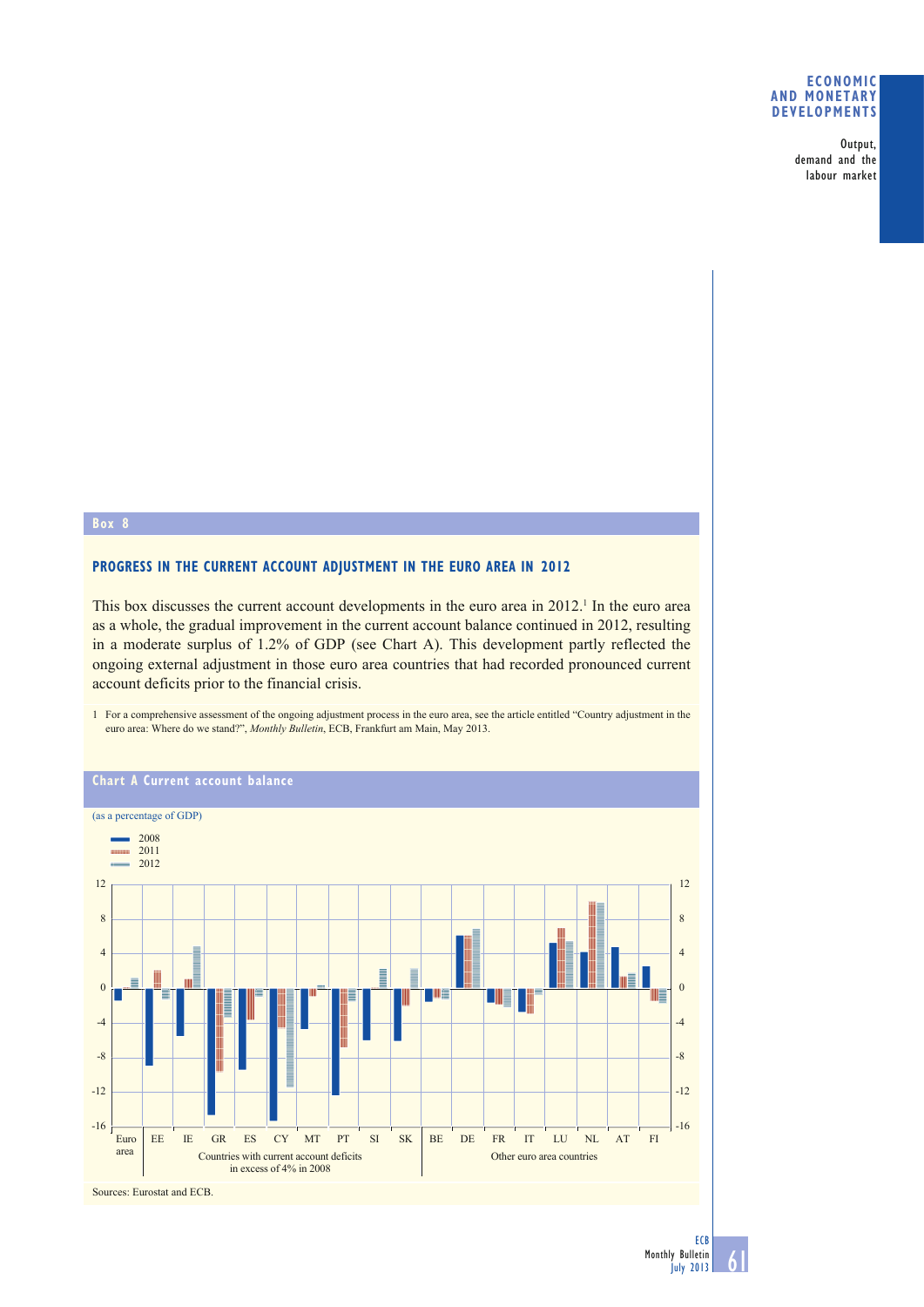In fact, most of the countries with pronounced pre-crisis current account deficits saw further current account improvements in 2012. The largest correction was recorded in Greece, where the deficit narrowed to 3.4% of GDP. At 6.5 percentage points, the correction registered in Greece between 2011 and 2012 was larger than that seen over the entire period between 2008 and 2011. Meanwhile, the current account deficits in Spain and Portugal narrowed to 1.1% and 1.5% respectively in 2012, from the sizeable levels seen in 2008. Ireland, Malta, Slovenia and Slovakia, which had also registered pronounced pre-crisis current account deficits, recorded surpluses in 2012. Most notably, the current account surplus in Ireland (as a percentage of GDP) was the fourth largest in the euro area, following a rapid adjustment facilitated by flexible labour and product markets. Estonia, which had also witnessed a frontloaded current account correction in the aftermath of the financial crisis, moved from a surplus back to a small deficit in 2012. Among the countries with pronounced pre-crisis current account deficits, Cyprus stood out, with the current account deficit widening to 11.7% in 2012, largely due to a deterioration in the income account. This deterioration, in turn, partly reflected exposure to the Greek economy, including the so-called Private Sector Involvement (PSI) that took place in 2012. However, despite the improvements in the current account deficits, between 2008 and 2012, in most euro area countries with pronounced pre-crisis current account deficits, net foreign liabilities generally remained at elevated levels.<sup>2</sup>

Turning to the other euro area countries, the deterioration in external positions continued in France and Finland in 2012. The current account deficits in these countries, although still of moderate size, are now among the largest in the euro area. At the same time, relatively small changes were observed in countries with pronounced pre-crisis current account surpluses. The surplus in Germany increased from 6.2% in 2011 to 7.0% in 2012, while the surplus in the Netherlands remained virtually unchanged at 10.1%. In Luxembourg, the current account surplus narrowed somewhat.

The current account improvements seen in 2012 in countries with pronounced pre-crisis deficits were mainly driven by the trade balance (see Chart B). In most of these countries, trade with the rest of the world is now close to balance or in surplus. In the IMF/EU programme countries, improvements in the income balance on the back of lower interest payments on foreign liabilities also contributed significantly to the current account correction in 2012. The largest improvement in the income balance was seen in Greece – partly due to the PSI.

Taking a closer look at the developments in the trade balance, import compression continued to be an important driver of the current account adjustment in countries with pronounced pre-crisis deficits, particularly in Greece and Portugal (see Chart C). However, solid export growth also contributed to the current account correction in several countries with pronounced pre-crisis deficits, particularly in Slovakia and Ireland. Compared with 2011, overall trade dynamics were, nonetheless, rather subdued in all euro area countries against the backdrop of weak demand at home and abroad. According to national accounts data, euro area exports and imports of goods and services grew, in nominal terms, by 4.5% and 1.6% in 2012 respectively, compared to an expansion of around 10% in 2011.

2 See the box entitled "Net foreign liabilities in selected euro area countries", *Monthly Bulletin*, ECB, Frankfurt am Main, April 2013.

62

ECB Monthly Bulletin July 2013